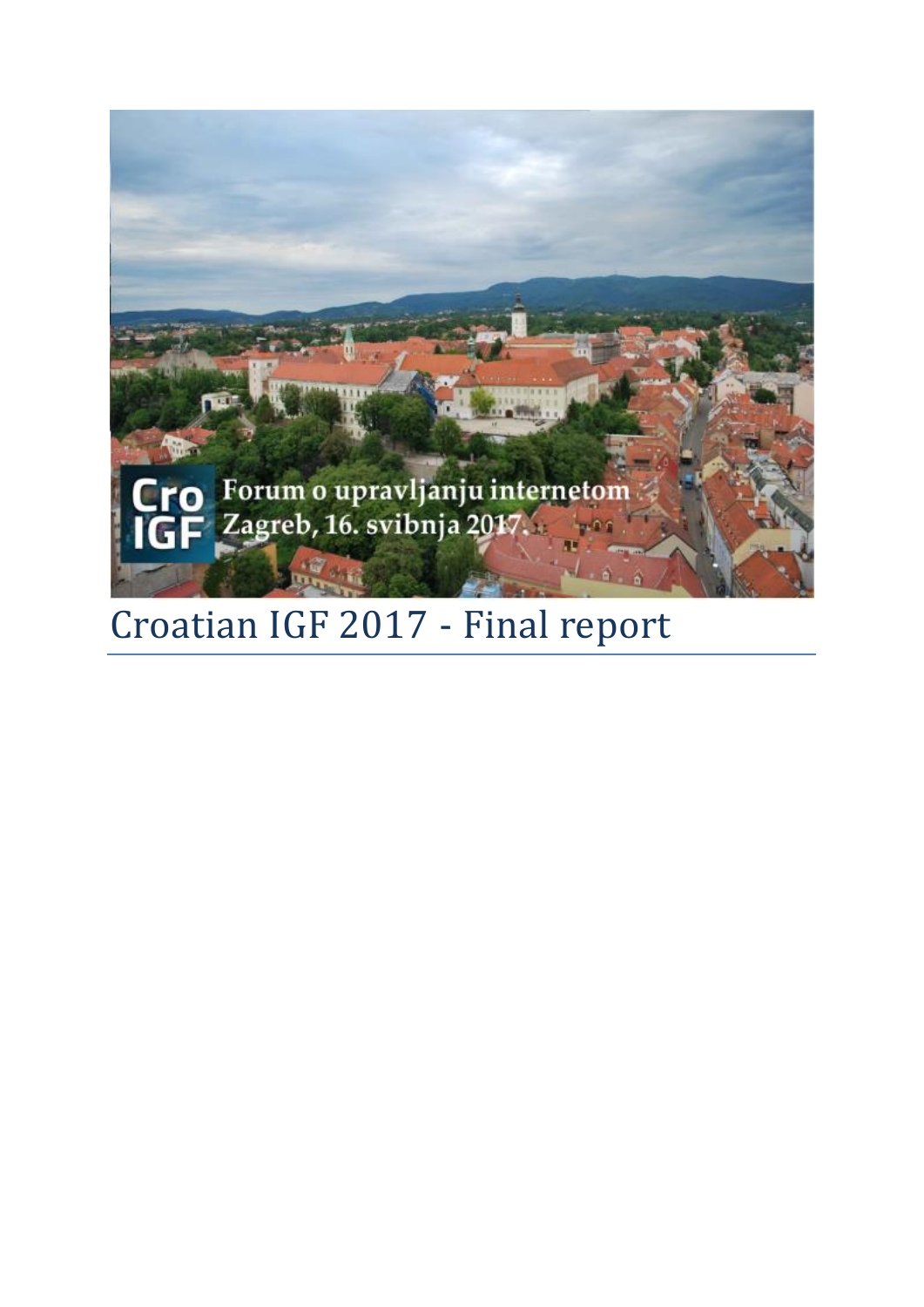

# Table of contents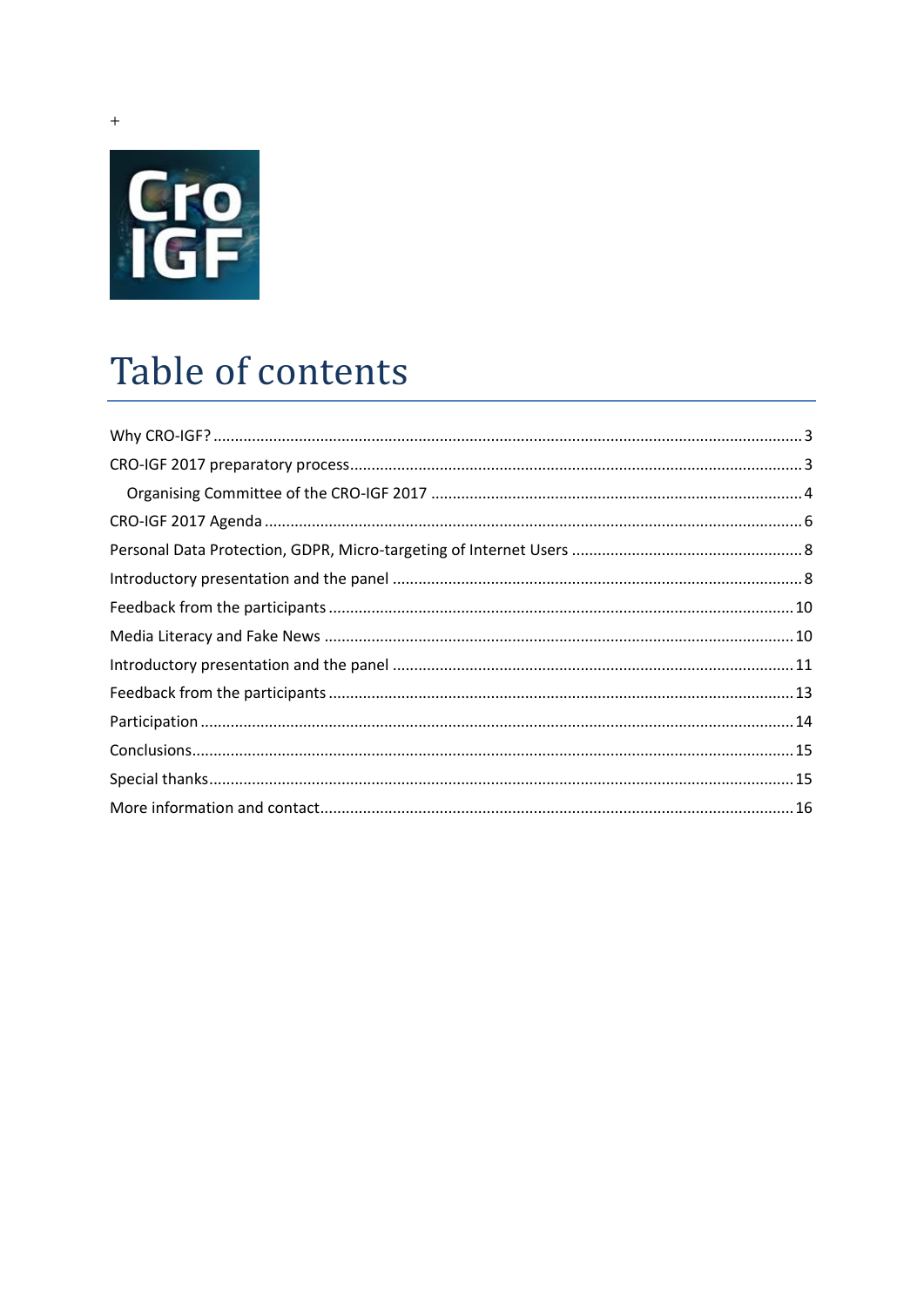### <span id="page-2-0"></span>**Why CRO-IGF?**

In 1991 the Croatian Academic and Research Network (CARNet) was established and the year later it was connected to the Internet. It was the only Croatian Internet connection to the world at the time. Many years passed and today there are many providers of the Internet access service in Croatia and one can only say that Internet works just fine in this part of the world. However, the interest among the Croatian stakeholders in the Internet Governance as such had generally been rather low. The Republic of Croatia decided to have a representative at GAC of the ICANN as late as 2013 when the global interest in the Internet Governance raised the awareness of the need of participation in the European and global efforts on preserving a well-functioning, open and free Internet. It became clear that an open dialogue at the national level on the topics of Internet Governance was also needed. The idea of establishing a suitable platform for open and inclusive discussions first emerged within the circles of academia and the government. The industry and the civil society soon joined in. The first national forum on the Internet Governance, the very first CRO-IGF took place in Zagreb on 6 May 2015 at the Faculty of Electrical Engineering and Computing University of Zagreb. Second CRO-IGF took place in Opatija on 1 June 2016. The report from the first two CRO-IGFs are available here: [http://www.intgovforum.org/cms/documents/igf-initiatives/igf](http://www.intgovforum.org/cms/documents/igf-initiatives/igf-regional-and-national-initiatives/igf-regional-and-national-initiatives-2015-1/504-croatia-igf2015-report-1)[regional-and-national-initiatives/igf-regional-and-national-initiatives-2015-1/504-croatia](http://www.intgovforum.org/cms/documents/igf-initiatives/igf-regional-and-national-initiatives/igf-regional-and-national-initiatives-2015-1/504-croatia-igf2015-report-1)[igf2015-report-1](http://www.intgovforum.org/cms/documents/igf-initiatives/igf-regional-and-national-initiatives/igf-regional-and-national-initiatives-2015-1/504-croatia-igf2015-report-1)

#### <span id="page-2-1"></span>**CRO-IGF 2017 preparatory process**

The preparatory process for the 2017 event started in November 2016. The Organising Committee established a plan of activities to be performed before the planned forum in May 2017. By the end of March, the topics for the 2017 event were selected by the Committee members from the proposals received in a bottom-up process following a public call for topics proposals. This was based on a decision taken last year when the Organising Committee decided on the topics without public consultation. For this year's event two topics were chosen:

- 1. Personal Data Protection, GDPR, Micro-targeting of Internet Users
- 2. Media Literacy and Fake News

Early 2017, the Organising Committee of the CRO-IGF decided to establish CRO-IGF Executive Committee (EC) with three members from the Organising Committee – the IGF leader from the previous year, the leader of the IGF in the current year and the future leader of the national event in the following year. EC was established to handle practical issues and questions that demand prompt action and do not need to have all the OC consulted about. From March to May 2017, with the help from other participants, EC worked on the content and the format of the sessions for selected topics. In April this year, about 170 invitations were sent to representatives of all stakeholder groups.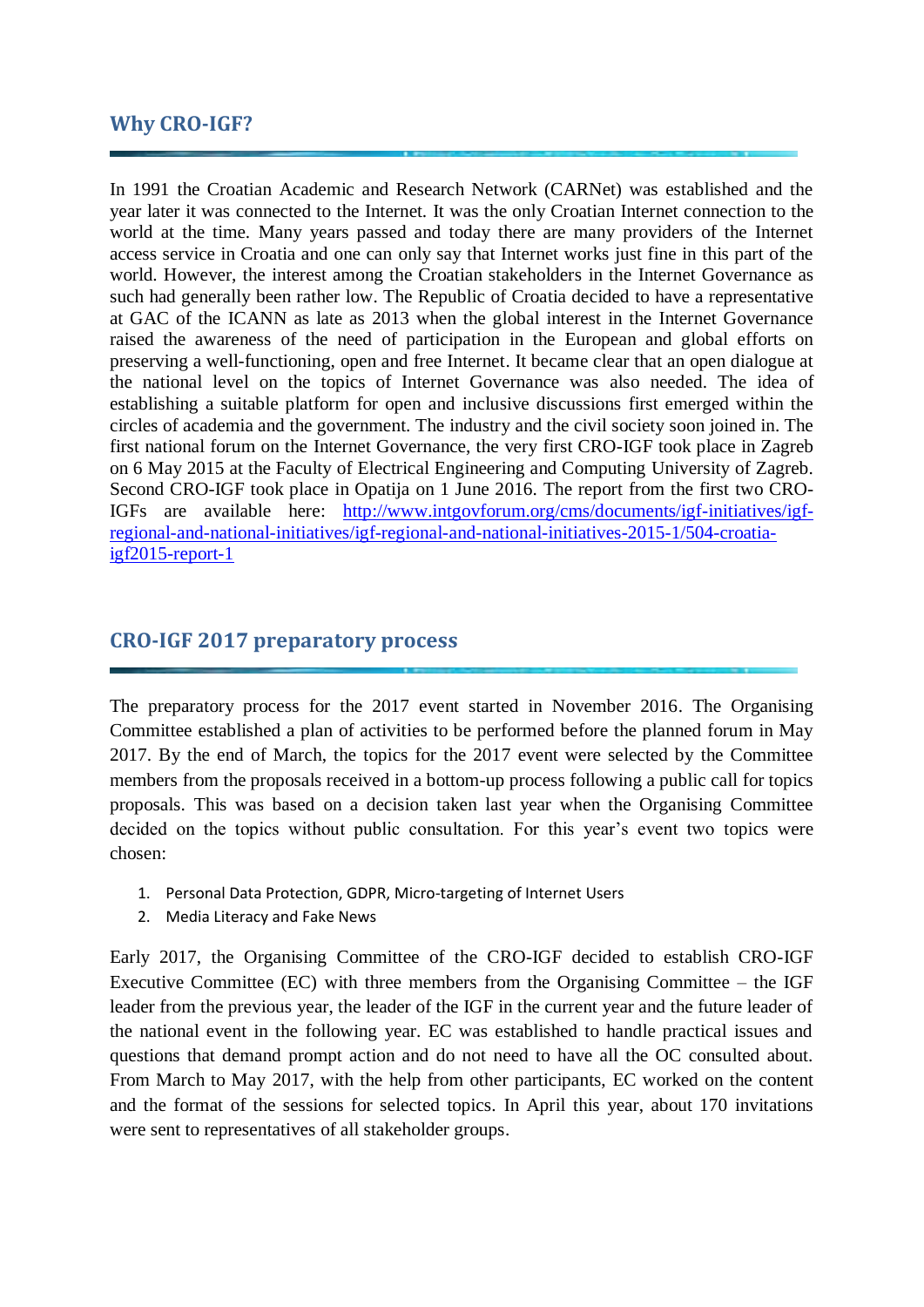Late in April, less than a month before the planned date of the third national IG forum event in Zagreb, Croatian Regulatory Authority for Network Industries (HAKOM) decided to withdraw from the CRO-IGF initiative and withdrew their representative from the Organising Committee of the CRO-IGF.

| <b>Academia:</b>                            | <b>Private sector/Industry:</b>         |
|---------------------------------------------|-----------------------------------------|
| Dražen Dragičević, Faculty of Law in Zagreb | Adrian Ježina, HUP (Croatian Employers' |
| Ognien Dobrijević, Faculty of Electrical    | Association)                            |
| Engineering and Computing, Zagreb           | Milan Živković, Ericsson Nikola Tesla   |
| Government:                                 | <b>Internet users/Civil Society:</b>    |
| Leda Lepri, Ministry of Public              | Kristijan Zimmer, HROpen                |
| Administration                              |                                         |
| Krešo Antonović, Ministry of the Sea,       |                                         |
| <b>Transport and Infrastructure</b>         |                                         |
| Tihomir Lulić, Ministry of Foreign and      |                                         |
| European Affairs                            |                                         |
| Nataša Glavor, CARNet, Croatian GAC         |                                         |
| representative                              |                                         |
| Zdravko Jukić, HAKOM Council Member,        |                                         |
| Croatian GAC representative                 |                                         |

## <span id="page-3-0"></span>**Organising Committee of the CRO-IGF 2017**

#### **Members of the Organising Committee:**

mr. sc. Leda Lepri, Head of State Administration Modernization and Informatization Sector at the Ministry of Public Administration

Krešo Antonović, Director, Directorate for Electronic Communications and Postal Services of the Ministry of the Sea, Transport and Infrastructure

Tihomir Lulić, Head of Division for UN, Directorate for UN and International Organizations,

Directorate-General for Multilateral and Global Affairs, Ministry of Foreign and European Affairs Nataša Glavor, Data Analyst at CARNet, Croatian GAC Representative

Professor Dražen Dragičević, Ph. D., Faculty of Law, University of Zagreb

Assistant Professor Ognjen Dobrijević, Ph. D., Faculty of Electrical Engineering and Computing, University of Zagreb

Adrian Ježina, Board President, Siemens Convergence Creators, Vice-president of the ICT Association at Croatian Employers' Association

mr. sc. Milan Živković, Director, Strategy and Business Development, Ericsson Nikola Tesla, Zagreb Kristijan Zimmer, President of the HROpen Association

Zdravko Jukić, Council Member at HAKOM and Croatian GAC Representative

#### **Members of the Executive Committee:**

Zdravko Jukić, CRO-IGF 2016 Leader Nataša Glavor, CRO-IGF 2017 Leader Kristijan Zimmer, CRO-IGF 2018 Leader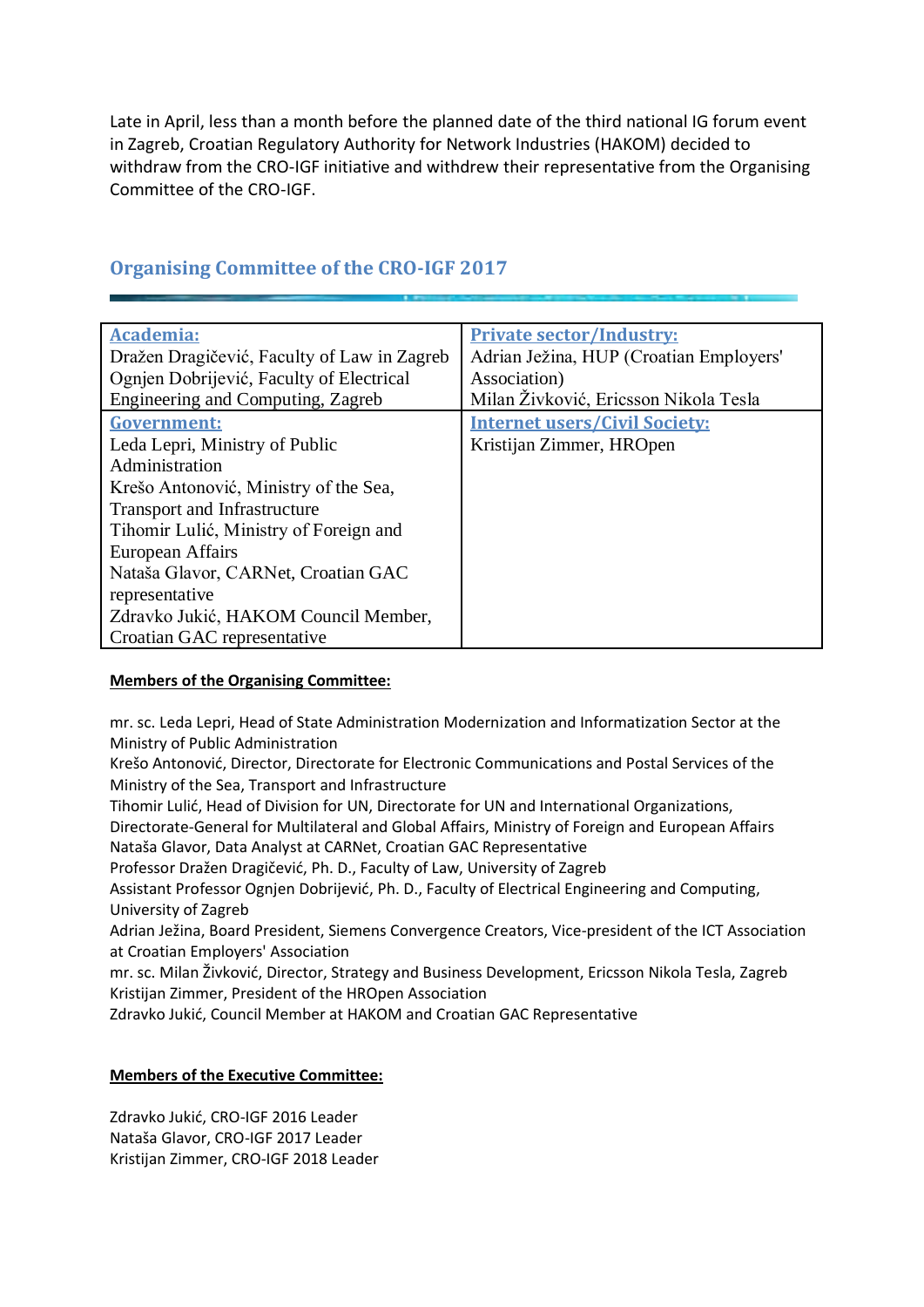More information on the institutions having representatives in the OC:

| Ministry of Public Administration                | https://uprava.gov.hr/          |
|--------------------------------------------------|---------------------------------|
|                                                  |                                 |
| Ministry of the Sea,                             | http://www.mmpi.hr/             |
| Transport and Infrastructure                     |                                 |
| $CARNet -$                                       | http://www.carnet.hr/           |
| Croatian Academic and Research Network           |                                 |
| Faculty of Law, University of Zagreb             | https://www.pravo.unizg.hr/en/  |
|                                                  |                                 |
| Faculty of Electrical Engineering and Computing, | https://www.fer.unizg.hr/en     |
| University of Zagreb                             |                                 |
| Croatian Employers' Association                  | http://www.hup.hr/en/           |
|                                                  |                                 |
| Ericsson Nikola Tesla                            | http://www.ericsson.hr/homepage |
|                                                  |                                 |
| <b>HROpen Association</b>                        | http://www.open.hr/             |
|                                                  |                                 |

A CRO-IGF webpage was established at the following link: [http://www.carnet.hr/carnet\\_events/cro\\_igf](http://www.carnet.hr/carnet_events/cro_igf)

A contact e-mail address for the CRO-IGF community: [cro-igf@carnet.hr](mailto:cro-igf@carnet.hr)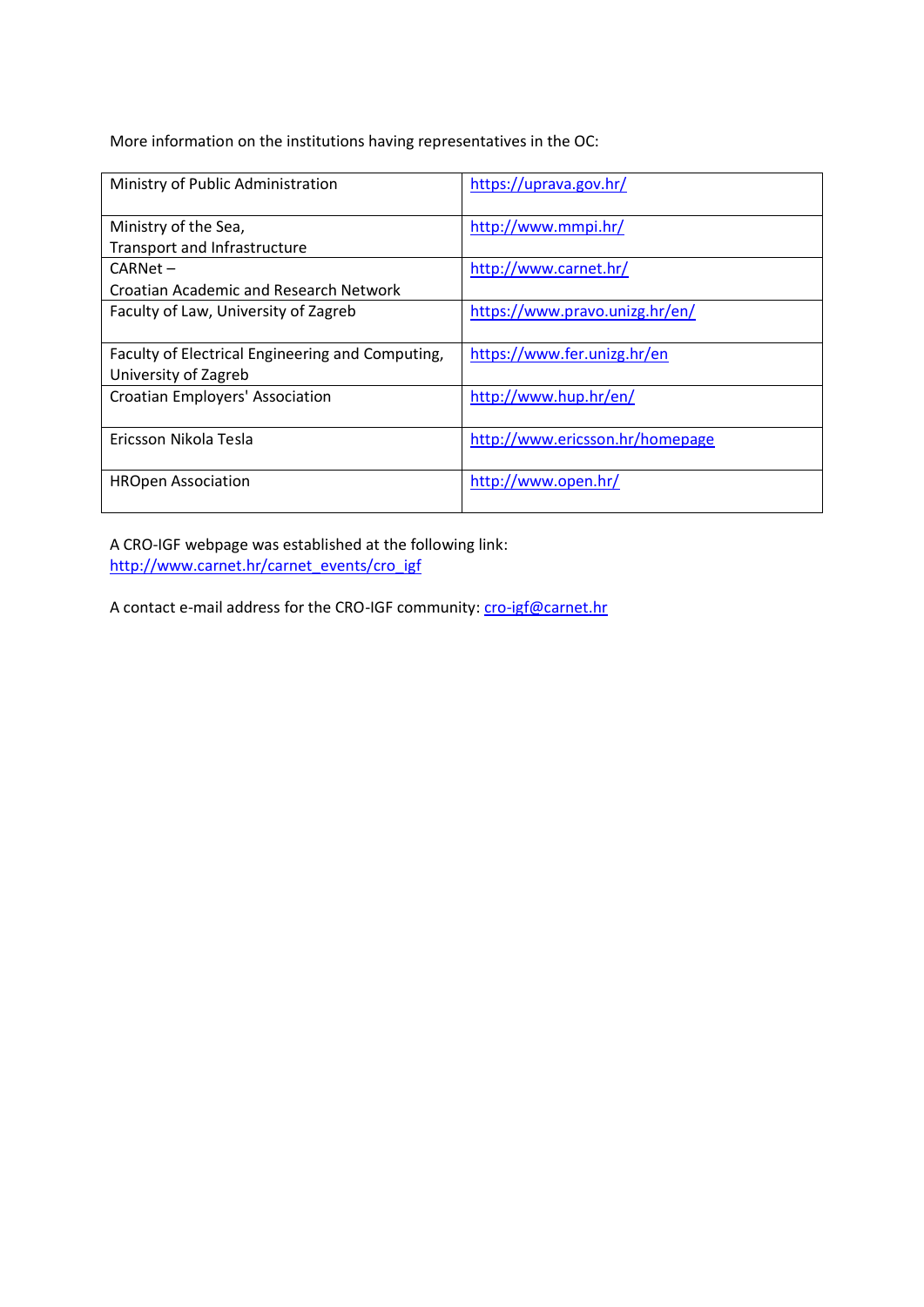## <span id="page-5-0"></span>**CRO-IGF 2017 Agenda**

The third Croatian IGF took place in Zagreb, on 16 May 2017 at CARNet and SRCE premises. This oneday event had the following agenda:





The CRO-IGF 2017 Leader and Moderator of the event was Ms. Nataša Glavor from CARNet.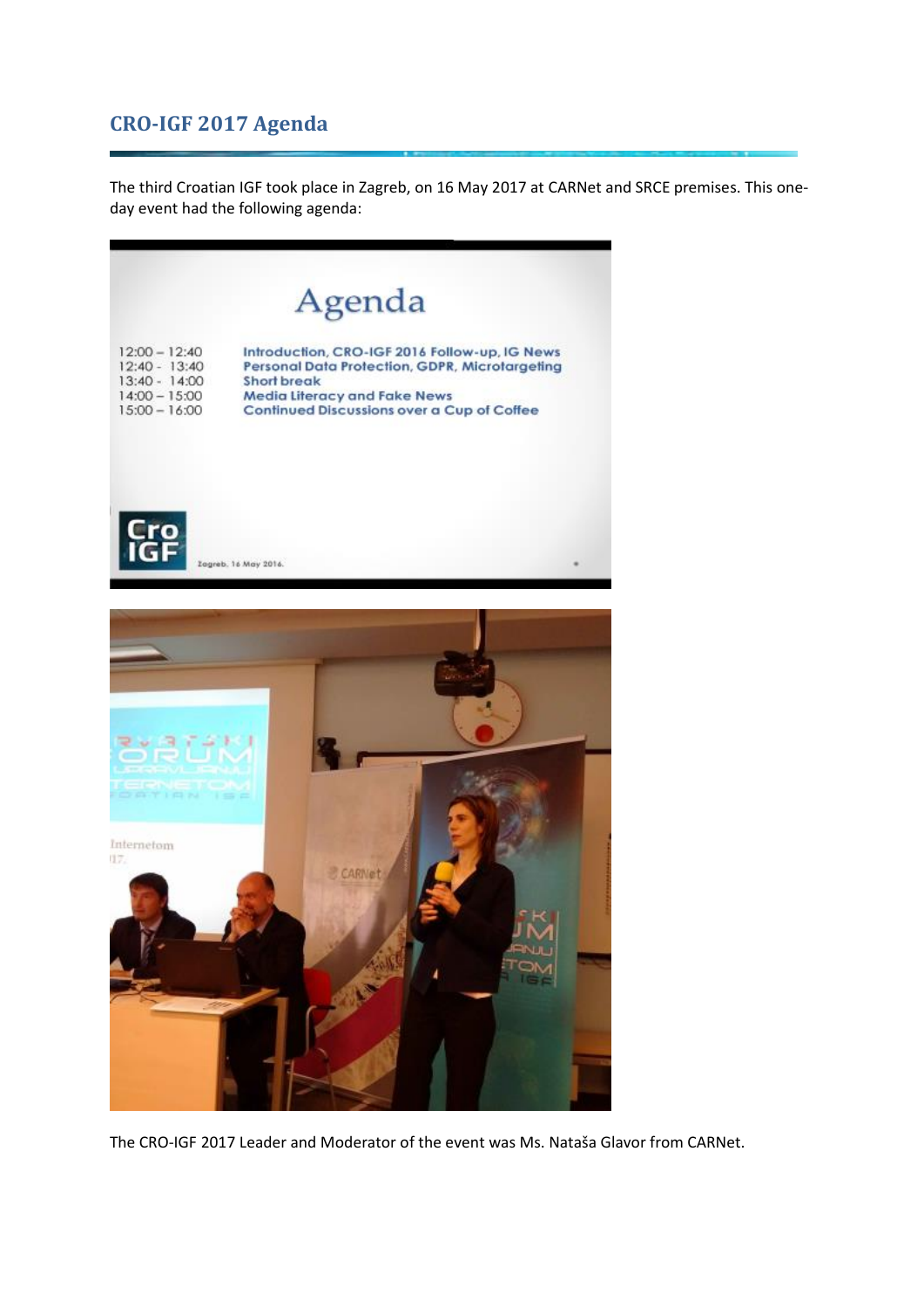Before the two panel discussions Ms Glavor welcomed the participants on behalf of the CRO-IGF Organising Committee and the host CARNet, and gave a short overview of the topics discussed in the last year's event as well as some reflections on the most important developments during one year period. Ms Glavor then asked Ms Aida Mahmutović, member of the UN Multistakeholder Advisory Group for the IGF (MAG) and member of Geneva Internet Platform – DigitalWatch to give a short introduction presentation of the current developments in the area of the Internet Governance, especially in the light of IG initiatives in the region, in Europe and globally.



Ms Aida Mahmutović, UN-IGF MAG member, Geneva Internet Platform – DigitalWatch, giving an introductory presentation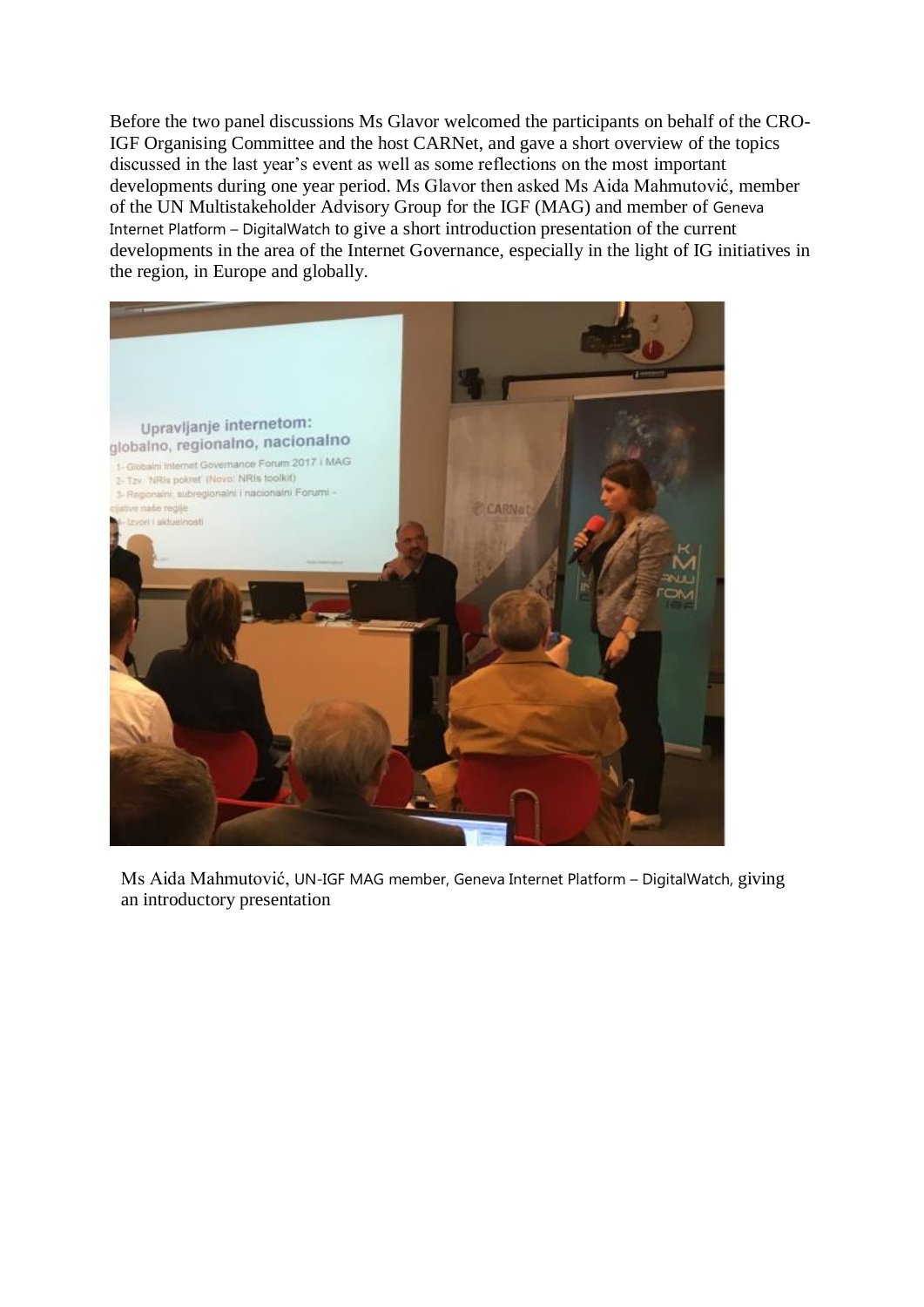## <span id="page-7-0"></span>**Personal Data Protection, GDPR, Micro-targeting of Internet Users**

#### **People:**

- Introductory presentation:
	- o prof. dr. sc. Vedran Podobnik (Assistant Professor at the Faculty of Electrical Engineering and Computing, University of Zagreb)
- Panellists:
	- o prof. dr. sc. Vedran Podobnik (Faculty of Electrical Engineering and Computing, University of Zagreb)
	- o Mislav Marović (Ericsson Nikola Tesla)
	- o Biljana Cerin (Ostendo Consulting Group)
	- o doc. dr. sc. Tihomir Katulić (Faculty of Law, University of Zagreb)
	- o Robert Manenica (Hrvatski Telekom)
- Moderator:
	- o prof. dr. sc. Vedran Podobnik

#### **Topics:**

- What is personal data and why protect it?
- Why GDPR?
- What is the impact of the GDPR?
- What will change after 25 May 2018?
- <span id="page-7-1"></span>• What is the situation in Croatia with respect to GDPR implementation?

#### **Introductory presentation and the panel**

The introductory presentation was given by professor Podobnik giving the reflection to topic from various perspectives - society, government, regulation, and economy, setting the stage for a very dynamic and interesting discussion that followed.

Here are the most important messages from the panel discussion:

- Message 1: Data economy enables start-ups to produce data based services using few resources while having a huge revenue.
- Message 2: Termination of the Safe Harbour Agreement by the European Court of Human Rights led to the extension of the issue of collecting, processing and exporting EU citizens' personal data from the US companies.
- Message 3: Self-regulation and agreements that had existed earlier proved to be ineffective and it was therefore necessary to adopt the GDPR Regulation. The Regulation is directly applicable in all EU Member States. In this way, for all EU citizens the rights that they have in relation to data protection are the same.
- Message 4: GDPR is neither the beginning nor the end of data protection story.
- Message 5: The EU sets very high standards for personal data protection. GDPR along with e-Privacy Regulation will be a data protection EU legal framework.
- Message 6: We should consider GDPR as a part of creating digital single market, along with regulations of digital signatures, NIS Directive, obligatory incident reporting.
- Message 7: The Regulation is a part of a wider EU policy on creating a common space.
- Message 8: The whole initiative considering new regulation is a part of single digital market.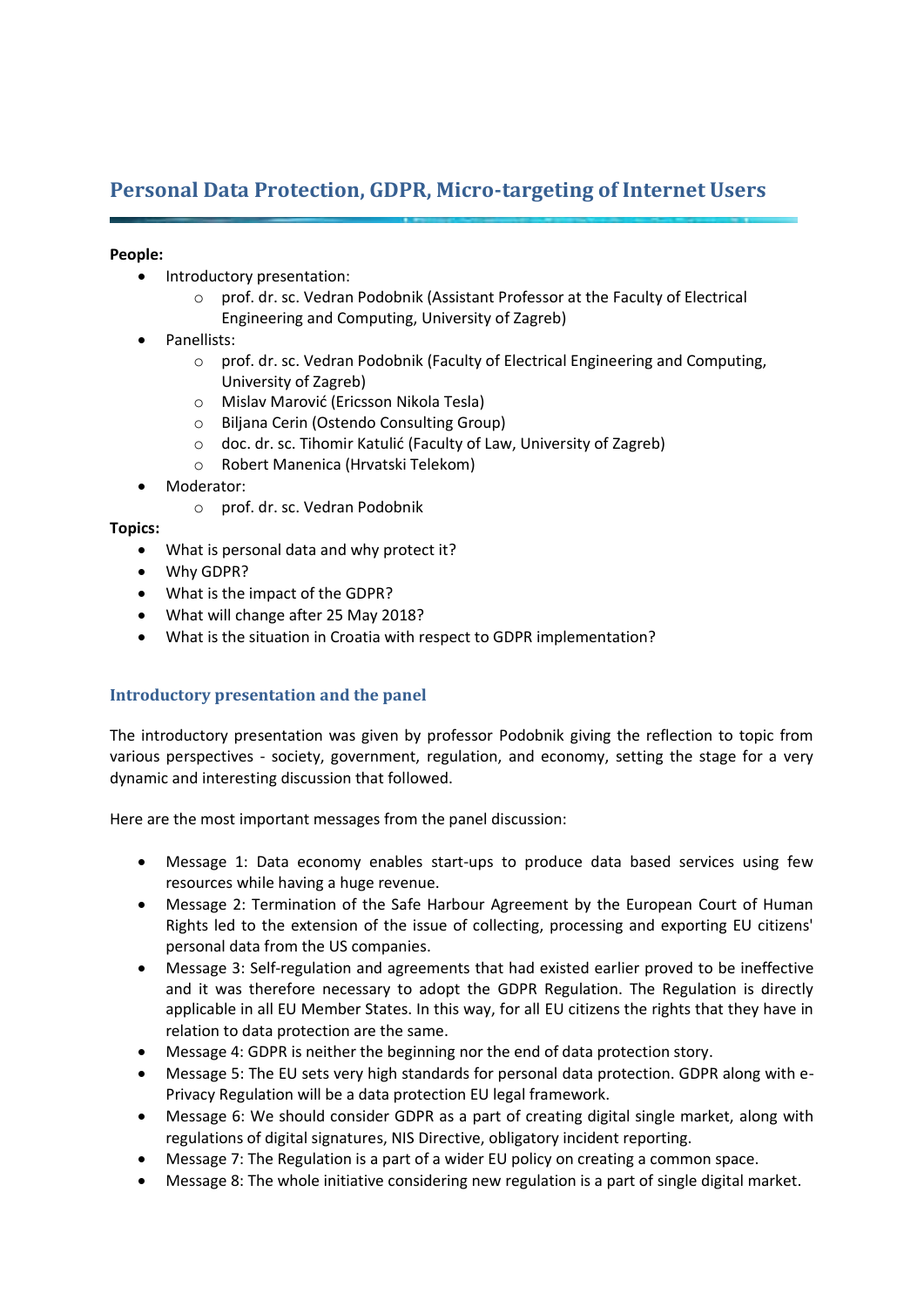- Message 9: The GDPR regulation introduces a new body at EU level to coordinate national bodies, thus achieving further harmonization of the application of the Regulation. The Regulation will become effective from 25 May 2018.
- Message 10: The government body responsible at the Member State level (AZOP in Croatia) will strengthen its lever by the authority to charge considerable penalties.
- Message 11: High penalties will be the incentive for companies and individuals to make the necessary changes to comply with the regulation. So far, the penalties were minimal.
- Message 12: Regulation needs to adjust to the new technology development.
- Message 13: User should be able to decide about the processing of his personal data and needs to have an option to protect it.
- Message 14: The GDPR regulation introduces the principle of "Privacy by design", which presumes that privacy will be considered from the very beginning of design and creation of products and services that will use the data.
- Message 15: The prescribed incident response time is also important as well as ways of erasing and transmitting data.
- Message 16: Adjusting to the GDPR regulation is not exclusive responsibility of a company's IT department, the adjustment's scope is far wider. Compliance implementation process should have already started to meet the deadline.
- Message 17: Compliance with the GDPR regulation is a challenge that must not be underestimated.
- Message 18: Some companies may not be ready by 25 May 2018.
- Message 19: No problems are expected in adjusting to the Regulation by large companies such as telecom and pharmaceutical companies and they are aware of the importance of data protection and have available resources to comply. For some of them it has been a part of 30 years long process.
- Message 20: Complying new systems to the Regulation will not be a problem, the real challenge is to adapt existing large and complex systems and solutions.
- Message 21: GDPR and e-Privacy Regulation compliance will require changes to the laws of the Republic of Croatia.
- Message 22: GDPR will present the problem to individuals and companies who monetized on data acquisition.
- Message 23: Some Member States provide resistance to data erasure provisions.
- Message 24: Regulation should stimulate responsible business. At the short run, it might supress some innovations, but in the long run it should stimulate them and encourage data management optimization.
- Message 25: EU recognized personal data as a fundamental human right and if they want to protect it and unite single digital market, this Regulation is the step in the right, with low or no concern about the smaller players in it.
- Message 26: It is a right direction for EU legislation to encourage development of services currently missing in the EU and make EU more competitive.
- Message 27: GDPR is all about responsible personal data handling.
- Message 28: It will be possible to continue using advanced analytics keeping the personal data safe in the way.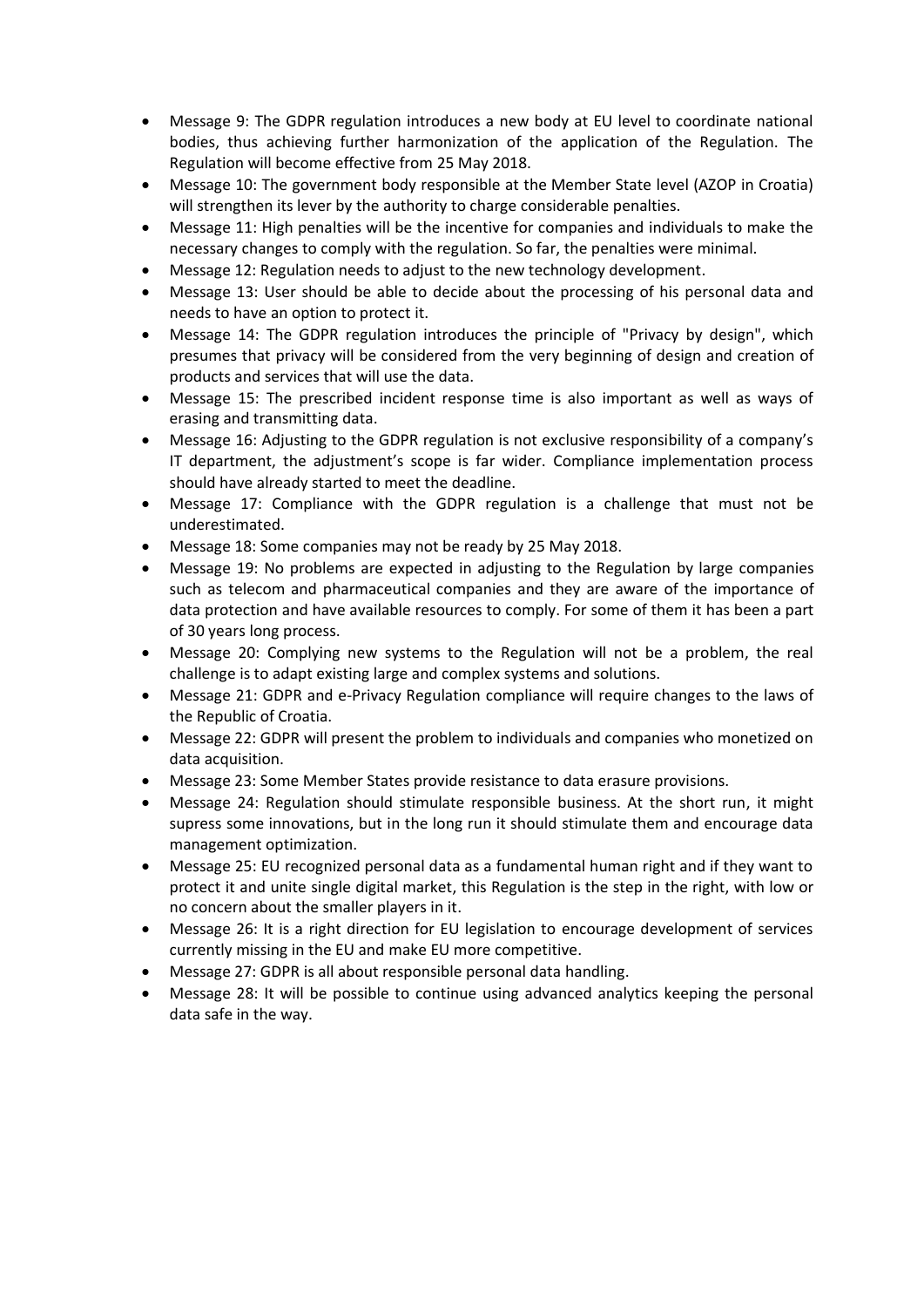

Personal Data Protection Panel at CRO-IGF 2017 with Vedran Podobnik, Biljana Cerin, Mislav Marović, Tihomir Katulić and Robert Manenica.

# <span id="page-9-0"></span>**Feedback from the participants**

Anamarija Musa, Information Commissioner:

- Public domain cannot be left to self-regulation. The state must intervene and take part in regulation having in mind primarily public interest.
- Fast developing technology quickly obsoletes or makes current regulations inapplicable. Therefore, we need to predict its path and create new respective regulations or make necessary corrections to the ones already in place.
- As a commissioner, I am worried by the credibility of the source of information. Because of the transparency, there is a need for socially responsible governance.

Igor Strmečki, Pragmatekh:

• We should keep in mind that the GDPR regulation is targeting both the companies and the users individually.

### <span id="page-9-1"></span>**Media Literacy and Fake News**

#### **People:**

- Introductory presentation:
	- o doc. dr. sc. Hrvoje Lisičar (Assistant Professor at the Faculty of Law, University of Zagreb)
- Panellists:
	- o doc. dr. sc. Hrvoje Lisičar (Assistant Professor at the Faculty of Law, University of Zagreb)
	- o doc. dr. sc. Igor Kanižaj (Assistant Professor at the Faculty of Political Science, University of Zagreb)
	- o Maja Sever, Journalist and Editor at Croatian Radio and Television (HRT)
	- o dr. sc. Aleksandar Klaić, The Office of the National Security Council (UVNS)
- Moderator: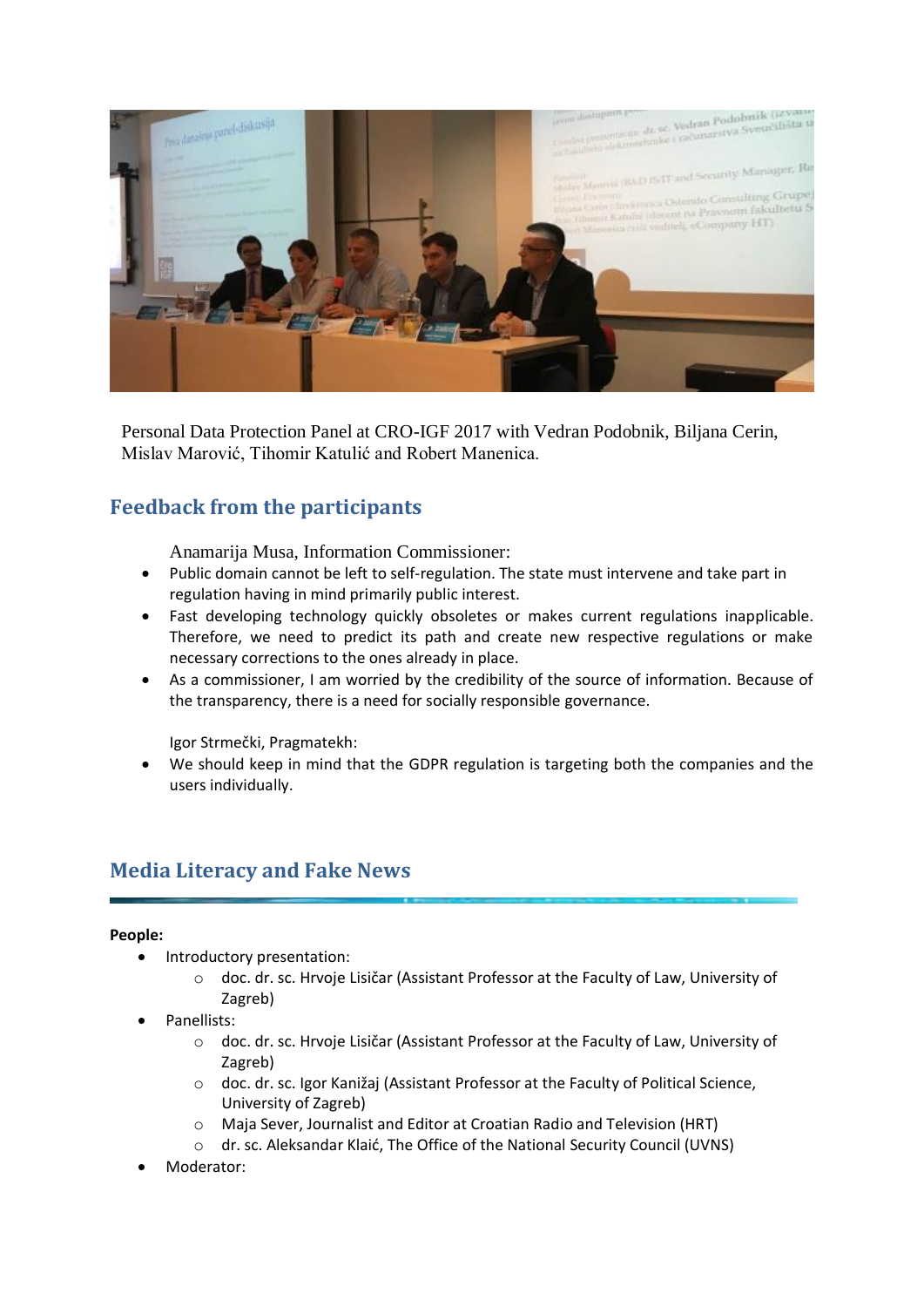o Nataša Glavor, Data Analist at CARNet, Croatian Representative at GAC

#### **Topics:**

- What is media literacy?
- What is the importance of media literacy?
- What is fake news?
- Who creates fake news?
- How to detect fake news?
- <span id="page-10-0"></span>• What is the responsibility of various stakeholders in tackling fake news?

#### **Introductory presentation and the panel**

The introductory presentation was given by docent Lisičar. The most important messages heard during the discussion were as follows:

- Message 1: Media literacy is the ability to access the media, understand, evaluate and produce news.
- Message 2: The current times are different from the 1920s when special departments were created in broadcast agencies for checking facts used in news.
- Message 3: Journalism on the Internet is "the new journalism". The imperative of the number of clicks is not constructive and puts journalists under high pressure. Time factor is very important, it is not possible to convey the news to the traditional media at 19:00 on a statement from 7:00 am that everyone has already heard over other channels.
- Message 4: Protection from fake news is especially important for children. It's not easy to recognize fake news because of their manipulative approach.
- Message 5: Informational literacy is important in the context of media literacy. Educational programs need to be developed or updated. Many children finishing school today are unprepared for dealing with cyber space threats.
- Message 6: Analysis of cyber space threats performed after Croatia joining NATO showed that one of our biggest concern should be education. Analysis covered all parts of primary and secondary education, specialty schools, law and police academy, along with private schools. The educational programs are not synced, neither do they cover the needs of today. Ministry of Science and Education was informed that problem of Croatia's education system is not the lack of professionals, but the fact that vast number of children leave elementary school with little or no knowledge about personal data making them an easy target of cyber space attacks.
- Message 7: Children need to be prepared for new circumstances, it is good that about 40% of the national cyber security measure is related to education.
- Message 8: Large Internet companies prefer co-regulation and self-regulation. The panellists agree that public domain and public interest cannot be left to self-regulation. The State must intervene.
- Message 9: The cyber space is full of information creating the impression that everyone knows everything while that is not the case.
- Message 10: The cyber space is no longer just a technical space, it is a space of life.
- Message 11: Online identities living in a cyber space represent a great risk for our physical security, our infrastructure and political system (with the example of the latest presidential campaign in the USA).
- Message 12: Social networks are a great medium for spreading any news, even the fictitious ones. 62% of USA citizens use Facebook as a source for daily news. The statistics in Croatia are similar. Facebook is a primary place for daily information while television is on fourth place.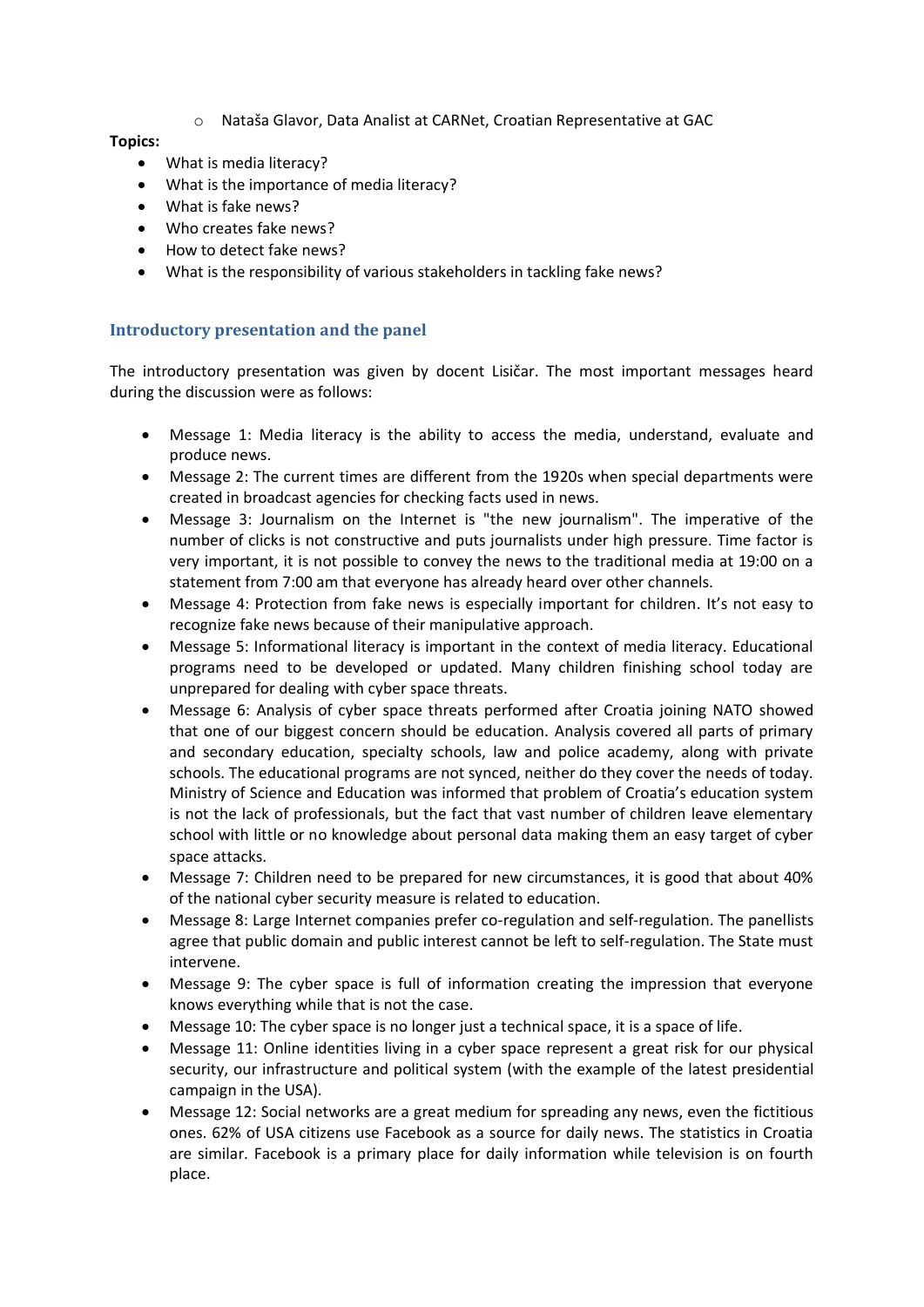- Message 13: When news become dominant on social networks, they become "the truth" and they are soon broadcasted by traditional media. There is no adequate control and verification of the information.
- Message 14: The public's perception is that news web portals are the same as the traditional media.
- Message 15: Journalists should ask themselves what is the main reason for young people to seek for news on Facebook first.
- Message 16: Fake news regulation is well covered by existing jurisdiction (defamation, insults, etc.) by Criminal law, Media law although outdated, and Personality right regulated in Civil Obligations Act. So, this problem is solidly regulated but regulation instruments are not used as they could or should be used.
- Message 17: Most citizens no longer buy newspapers in Croatia, Facebook is a new generation's medium.
- Message 18: In some countries, newspapers are still widely read, e.g. in Germany or Japan. Could this be a matter of education?
- Message 19: In Croatia nowadays, the number of books being read is in decline. Some researchers find that Croatian adults read newspapers up to 6 minutes in comparison, for example, to USA (63 minutes) and Israel (104 minutes). During 6 minutes one can read only the news headlines. Croatia didn't invest in the culture of reading, journalism nor quality reading production. Unfortunately, we are used to making things easier.
- Message 20: Croatia should find media literacy more important. That way media literacy could build citizens capacity to contribute to public life and develop critical reflection on everything including promotional messages. It doesn't require vast financial investments and can also be implemented gradually.
- Message 21: A lot of associations in Croatia contribute to media literacy. We can do a lot during even one hour, but it has no long-term sustainability without becoming part of the national educational system. STEM is a hit, but we should not forget about the other important parts of educational system.
- Message 22: There are many good projects in Croatia and individual enthusiasts coming mainly from the civil society, setting the new trends in improving media literacy, recognized even within the EU.
- Message 23: Audio visual media services directive in its first version didn't include the term of media literacy nor media education, only to include it in the latest proposal, following the lobbying by researchers gathered around the EU kids online and Global kids online.
- Message 24: Media literacy regulation is extremely important. Self-regulation allows misuse and there are attempts to transfer the responsibility to end users. The best way to implement regulation is through co-regulation of companies and the State. During last 15 years regulation was often avoided, for instance by not regulating YouTube channels through Audio visual Media Services Directive.
- Message 25: Facebook is much more than a media channel. There's a proving example of live stream of brutal murder and people liking it despite the chance of 10-year jail sentences by current criminal law for being witnesses of a criminal act.
- Message 26: Journalists are fighting for truthful and fair journalism, despite the conditions they currently live in. They are aware that timely disclosure of verified information avoids speculation. But that is not an easy task.
- Message 27: Journalists should take an advantage of their knowledge, attract readers by writing serious news and drag them away from Facebook as their primary source of information.
- Message 28: Journalists should accept technology the majority is using and change accordingly.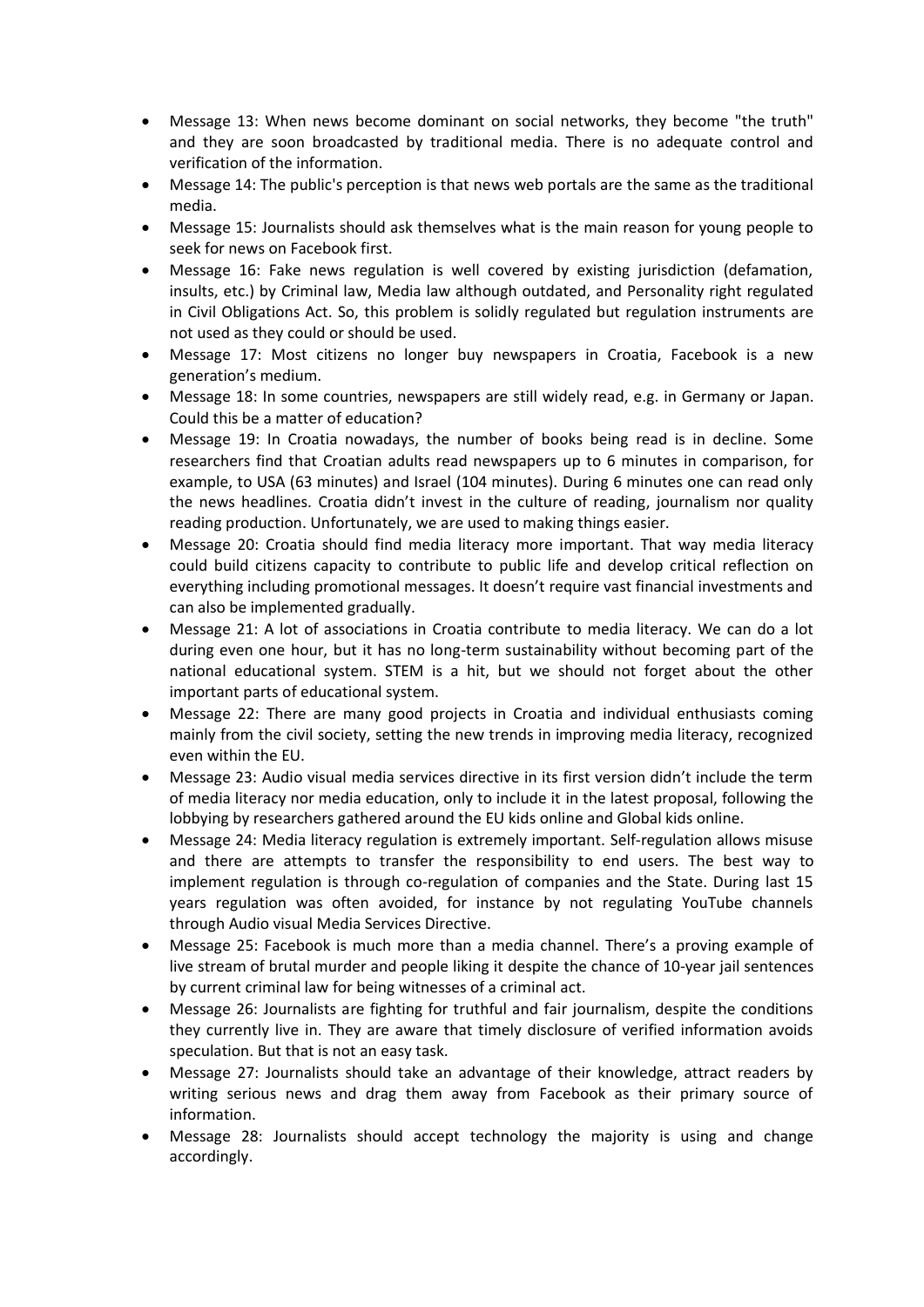

Participants at CRO-IGF panel on Media Literacy and Fake News: Igor Kanižaj, Hrvoje Lisičar, Maja Sever, Aleksandar Klaić and Nataša Glavor as moderator.

# <span id="page-12-0"></span>**Feedback from the participants**

Anamarija Musa, Information Commissioner:

- Adequate regulation in the field of fake news is especially important for children sake, they usually think all people on Internet are good
- It is important to develop journalism as a profession. There is not enough investment in journalist education in Croatia.
- Despite all our education in Information Commissioner Office and help we offer, journalists are still not informed they can use their right to access information and do not ask for it.
- Timely disclosure of verified information avoids speculation. In the USA, presidential candidates are obliged to publish information of paid taxes, health condition and grades.

Tomislav Dujmović, HT:

Media literacy is based on literacy in general. My children read only a few books and they are about to apply for college. Students like these can't evaluate the quality of the news they read. They don't read newspapers. They don't read at all.

Miho Pitarević, Consultor Astra:

• Basic problem is literacy or one should say illiteracy. Digital literacy and media literacy are just a subset. Fake news should better be called fictional news. 6 minutes is enough for Jutarnji or Večernji, it is the question of the content as well. TV presents the same news throughout the whole day. Content, interaction and real-time is important for reader base.

Hrvoje Hadžić, Ericsson:

• Click bait titles will soon become recognizable by the readers, and they will switch to competition. Self-regulation is not enough, co-regulation is better. Young people quickly see through click bait titles, misuse of personal data is much more dangerous. It allows targeting of commercials based on user preferences, and it will present even bigger danger in the future.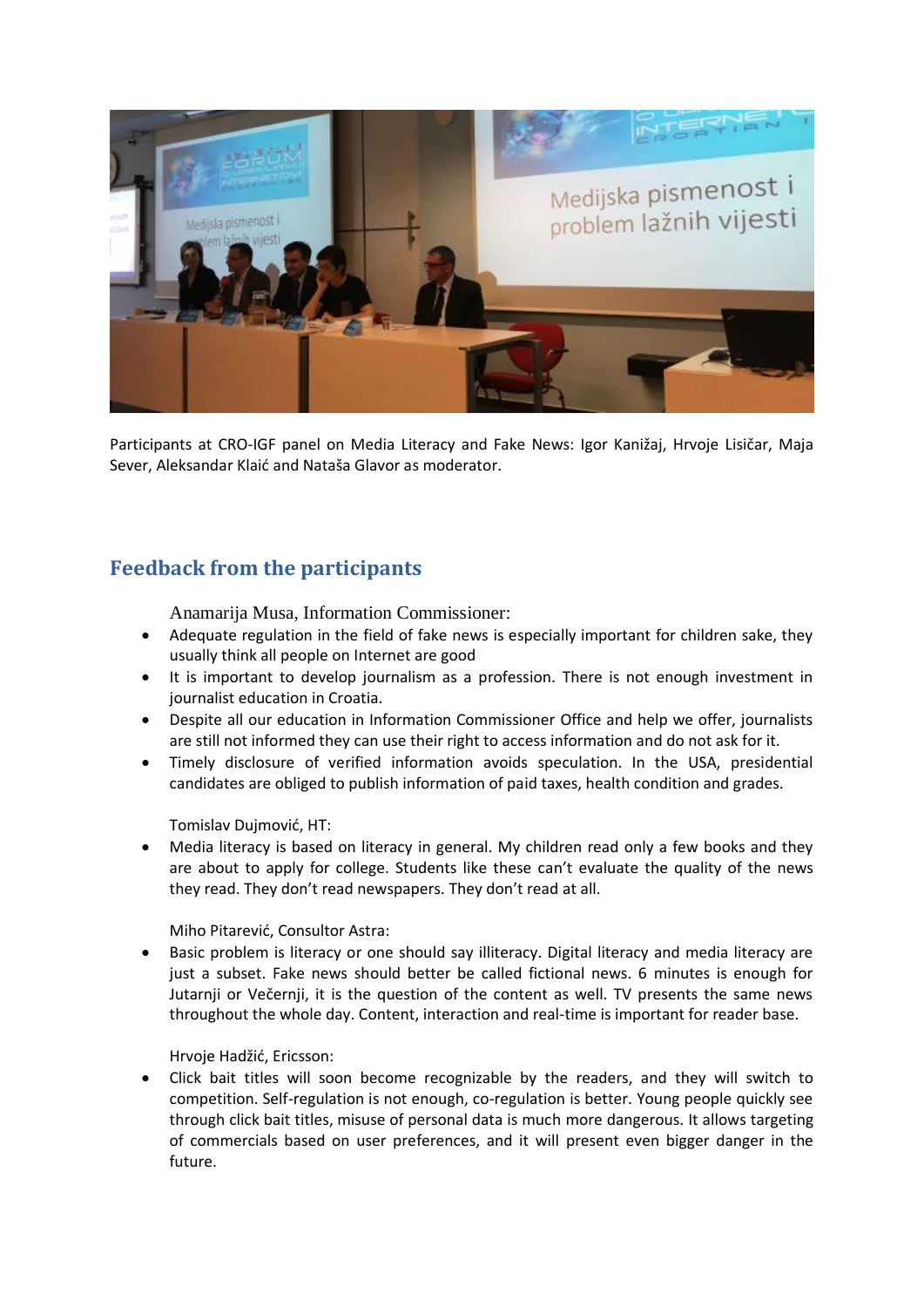Vedran Podobnik, FER:

• We all need to be ready and willing to change. Facebook is a news distribution channel, a communication channel. 100 million people are cooking today looking at the recipes on Facebook. Fake news is also a responsibility of the reader. Technology by itself is not a threat. We need to adapt our approach when reading an article in The Economist differently than when reading the news on Facebook.

## <span id="page-13-0"></span>**Participation**

There were 68 on site participants at the Forum and live-streaming avaliable. The participation distribution was rather even among the Government, Private sector and Academia, while we would need to get more participation from the Civil society in the future events. The sessions were held in Croatian.

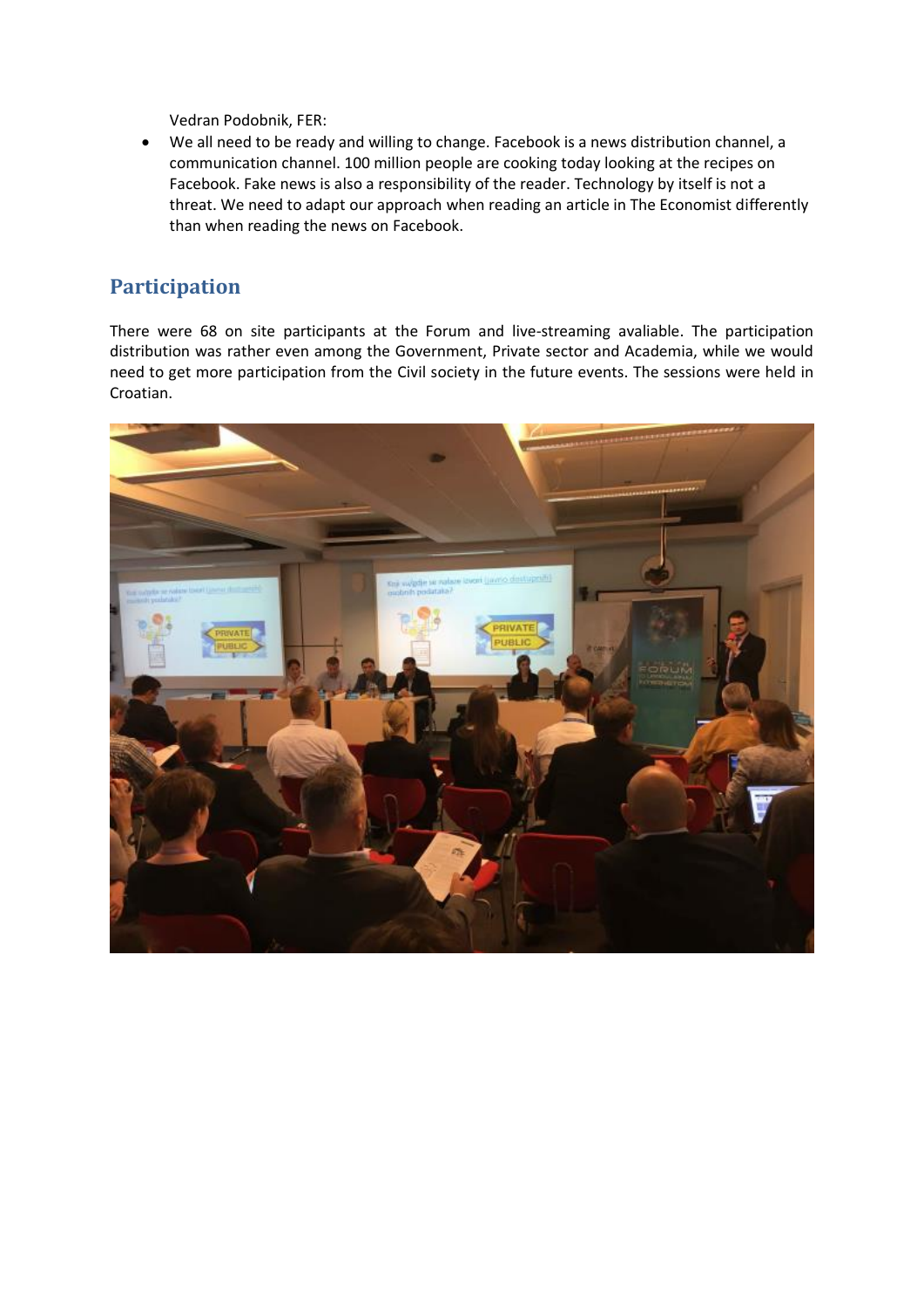## <span id="page-14-0"></span>**Conclusions**

Main messages from the Forum are:

- The timely implementation of the GDPR will be very important.
- Public domain cannot be left to self-regulation. The state must intervene and take part in regulation having in mind primarily public interest.
- Media literacy should become important to our country. It would build citizens capacity to contribute actively to public life and develop critical reflection on everything including fake news and personal data protection.
- Croatian Internet Governance Forum (CRO-IGF) proved again as a valuable multistakeholder effort to illuminate particular cyber-space issues and facilitate constructive discussions about them as well as their connection with the future of the Internet governance. We had very interesting, dynamic, open and inclusive discussions engaging civil society, government, technologists, research scientists, industry and academia to foster partnerships and dialogues and help shape national position on various Internet governance related internal, regional and global issues. As the Forum was informal, this report and audio-video recording of the event is the only produced outcome.

## <span id="page-14-1"></span>**Special thanks**

CRO-IGF annual event was possible due to the positive attitude and the efforts of all organisations represented in the Organising Committee of the CRO-IGF. Thanks to all and especially to this year's host, Croatian Academic and Research Network (CARNet).

Special thanks for the CRO-IGF 2017 also go to Croatian Radio and Television (HRT), The Office of the National Security Council (UVNS), Faculty of Political Science, Faculty of Law, Faculty of Electrical Engineering and Computing, University of Zagreb, Croatian Telecom, Ericsson Nikola Tesla and Ostendo Consulting.

Special thanks to friends from Slovenia, Bosnia and Herzegovina and Serbia who joined us in this year's event.

Thanks to Ms Aida Mahmutović for joining CRO-IGF 2017 and giving a valuable contribution.

Thanks to IGFSA [\(http://www.igfsa.org/\)](http://www.igfsa.org/) for their donation that helped covering some logistical expenses of the event.

Particular appreciation to the United Nations an its Secretariat for the constant support in highlighting the importance of the future of the Internet Governance.

Thanks to ICANN for their continuous support to the CRO-IGF initiative.